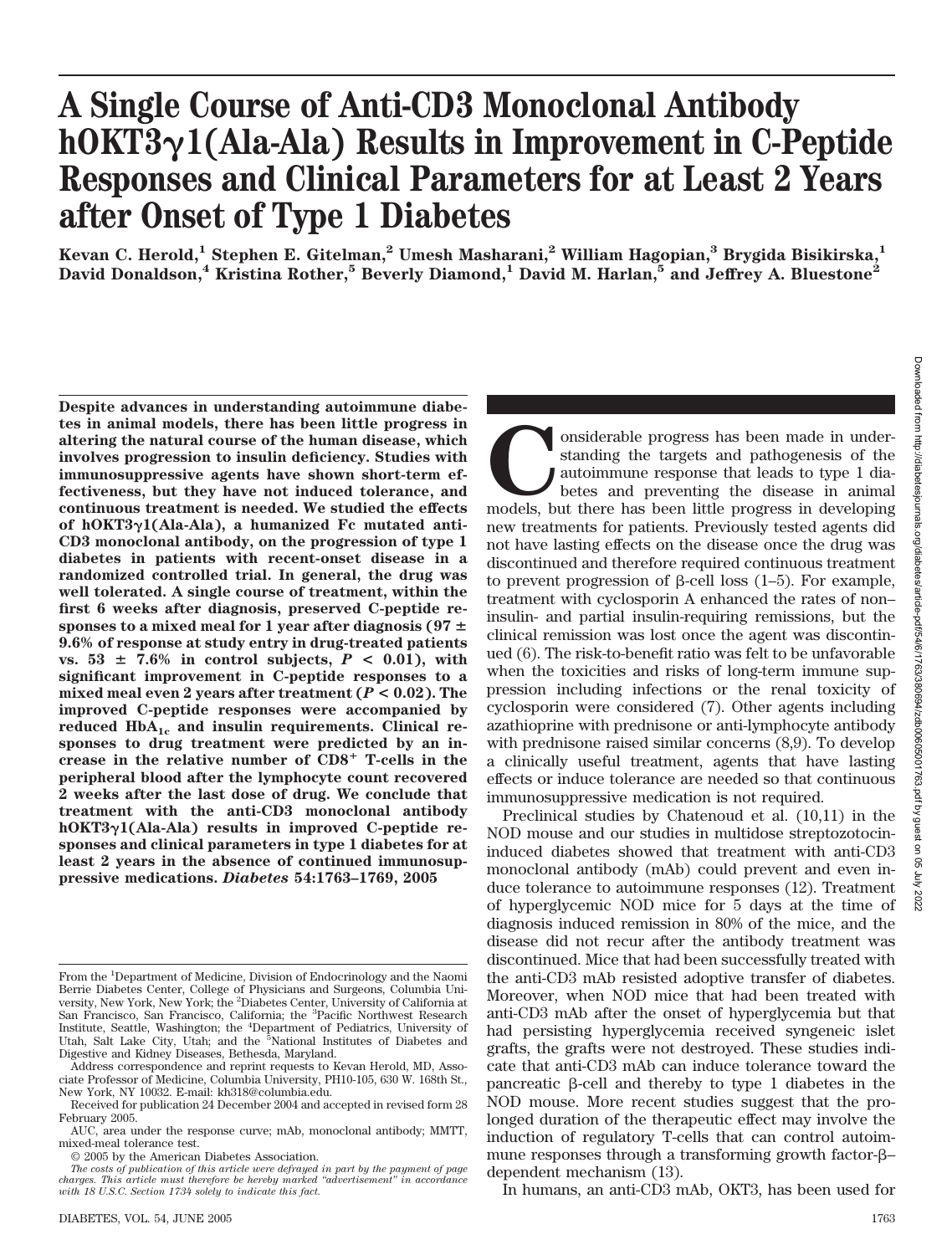| TABLE 1                      |  |
|------------------------------|--|
| Demographics of the patients |  |

|                            | Drug treated      | Control           |
|----------------------------|-------------------|-------------------|
| $\boldsymbol{n}$           | 21                | 21                |
| Sex (male/female)          | 14/7              | 12/9              |
| Age (years)                | $13.9 \pm 1.17$   | $14.9 \pm 1.31$   |
| History of DKA             | 20                | 21                |
| $HbA_{1c}$ at entry $(\%)$ | $8.98 \pm 0.38^*$ | $7.97 \pm 0.24$   |
| Fasting C-peptide          | $0.207 \pm 0.026$ | $0.210 \pm 0.015$ |
| GAD(%)                     | 81                | 74                |
| ICA512 (%)                 | 71                | 74                |
| IAA $(%)$                  | 62                | 74                |

Data are means  $\pm$  SE unless noted otherwise from the time of study entry.  $*P < 0.05$ .

prevention of transplant rejection, but the side effects of the murine mAb rendered it unsuitable for treatment of otherwise healthy patients (14–16). Primarily to eliminate the toxicities of OKT3, Bluestone and colleagues (17,18) developed a humanized anti-CD3 mAb, hOKT3γ1(Ala-Ala), which retains the binding region of OKT3, but amino acids 234 and 235 of the human IgG1 Fc have been changed to alanines. Based on the preclinical studies that showed efficacy in murine models of diabetes even at the time of presentation with hyperglycemia and the acceptable adverse event profile that was seen in studies of renal and renal/pancreas allograft recipients and patients with refractory psoriatic arthritis (19,20), we initiated a phase I/II randomized controlled study to study the safety and efficacy of a single course of treatment with  $hOKT3\gamma1(Ala-$ Ala) on the loss of insulin production over 2 years in patients with new onset type 1 diabetes. We previously reported that the mAb prevented the loss of insulin production over the 1st year after diagnosis of type 1 diabetes in the initial one-half of the study entrants (21). In this study, we provide our findings from the complete study participants who were followed for 2 years. We have carried out additional studies to determine the relationships between changes in T-cells that were observed in vivo with the activation properties of the mAb in vitro. Our studies show that a single course of treatment with hOKT3y1(Ala-Ala) can prevent the loss of insulin production for 1 year after treatment at diagnosis, and the clinical effects persist for at least 2 years. Clinical responses are not related to changes in conventional autoantibodies but are associated with an increase in the number of CD8 T-cells in vivo. These findings, together with our previous studies in patients and in the NOD mouse, suggest that treatment with anti-CD3 mAb modifies the progression of the autoimmune process.

### **RESEARCH DESIGN AND METHODS**

Forty-two individuals with type 1 diabetes between the ages of 7.5 and 30 years and within 6 weeks of hospital discharge or diagnosis were recruited for participation. The diagnosis of diabetes was established by American Diabetes Association criteria and the diagnosis of type 1a diabetes was verified by the presence of anti-GAD65, anti-ICA512, and/or anti-insulin autoantibodies. The demographic information on the study subjects is shown in Table 1. The study was approved by the Institutional Review Boards at Columbia Presbyterian Medical Center, National Institute of Diabetes and Digestive and Kidney Diseases, University of Utah, and the University of California at San Francisco.

The study design was a phase I/II randomized, controlled, open-label study to test safety and clinical efficacy of the anti-CD3 mAb. The control group underwent the same metabolic and immunologic studies as in the drug-treated group, but the patients did not receive anti-CD3 mAb and were not hospitalized. Because this was the first use of the anti-CD3 mAb in children and in patients with type 1 diabetes, the initial four drug-treated subjects were required to be  $>13$  years old. During the period that these four subjects were enrolled, three subjects, also  $>13$  years old, were enrolled in the control group. After these seven subjects were enrolled, the age was extended to 8–30 years old, and all subjects were randomly assigned to the drug treatment or control groups. After randomization, blood samples were drawn for immunologic studies and  $HbA_{1c}$ , and a 4-h mixed-meal tolerance test (MMTT) was performed. For this study, the evening long- or intermediate-acting insulin and the morning insulin were withheld. After drawing samples for baseline C-peptide and glucose, the patients drank a liquid meal (6 ml/kg; Boost; Mead Johnson, Evansville, IN) over 5 min. The C-peptide levels were measured in samples drawn after 15, 30, 60, 90, 120, 150, 180, 210, and 240 min.

The drug-treated patients were hospitalized for 3–14 days. Most of the patients were treated at the Irving Center for Clinical Research at Columbia University Medical Center. Two patients were treated at the National Institutes of Health, and one patient received drug treatment in the Pediatric Clinical Research Center at University of California at San Francisco. The anti-CD3 mAb was produced by Dr. Jeffrey Bluestone. It was administered intravenously over 15 min in the following dosing: In the first 12 subjects it was day 1, 1.42  $\mu$ g/kg; day 2, 5.67  $\mu$ g/kg; day 3, 11.3  $\mu$ g/kg; day 4, 22.6  $\mu$ g/kg; and days  $5-14$ ,  $45.4 \mu g/kg$ . Because of the development of anti-idiotypic antibodies after the completion of drug treatment, the dosing was modified for patients 13-21 to day 1, 460  $\mu$ g/m<sup>2</sup>; day 2, 919  $\mu$ g/m<sup>2</sup>; and days 3-12: 1,818  $\mu$ g/m<sup>2</sup>. This dosing change was a 23% increase. All patients were observed for 6 h after each daily infusion, but some elected to remain as outpatients during the treatment period. Adverse events were scored using the National Cancer Institute common toxicity criteria.

Cell-bound mAb was measured by flow cytometry during drug administration by competition with OKT3-fluorescein isothiocyanate, and modulation of CD3 was detected by comparing the binding of OKT3d-fluorescein isothiocyanate, which recognizes an epitope on CD3 different from OKT3, in the drug-treated patient to a control subject. The maximal coating and modulation of CD4<sup>+</sup> cells were 58.6  $\pm$  4.1% and 45.9  $\pm$  2.7% and of CD8<sup>+</sup> cells were 64.3  $\pm$ 3.4% and 50  $\pm$  3.4%. In addition to measuring the coating and modulation of CD3, samples for complete blood counts and blood chemistry analyses were drawn throughout the 14-day drug infusion period and at 2- to 3-month intervals afterward in the drug-treated patients. Every 6 months, serum and blood samples were collected from control and drug-treated patients for immunologic studies and HbA<sub>1c</sub>, and a repeat MMTT was performed.

**Clinical management of diabetes.** During the 2-year study period, all patients were treated with insulin and were advised not to discontinue its use. The clinical management of the type 1 diabetes was done by the patients' personal physicians. In addition to diet, insulin treatment generally included at least three injections of mixtures of rapid and intermediate or slow-acting insulins; about one-half of the subjects in each group used continuous subcutaneous insulin infusion.

**Assay measurements.** C-peptide levels were measured at the Diabetes Research and Training Center at the University of Chicago by radioimmunoassay (22). The intra- and interassay coefficients of variation in this assay were 7 and 15%, respectively. The C-peptide response to the mixed meal was expressed as the total area under the response curve (AUC).  $\text{HbA}_{\text{1c}}$  levels were measured by latex immunoagglutination inhibition methodology (DCA 2000; Bayer, Elkhart, IN) except in three patients followed at the National Institutes of Health where HbA1c was measured by affinity chromatography (Isolab).

Autoantibodies against GAD65, IA2/ICA512, and insulin were measured using previously described immunoprecipitation methods (23). Briefly, human GAD65<sub>1–585</sub> (complete protein) and human IA2/ICA512<sub>603–979</sub> (full cytoplasmic portion) were labeled with [35S]methionine, during in vitro transcription and translation (TnT; Promega, Madison WI). High-performance liquid chromatography–purified human  $[^{125}I]$ monoiodo-Tyr $_{\rm A14}$ insulin was purchased (Amersham). Each serum sample was assayed in triplicate. The inter- and intra-assay coefficients of variation were all less than 16, 13, and 11% for the GADab, IA2/ICA512ab, and insulin autoantibody assays, respectively; and intra-assay coefficients of variation were less than 7% for all assays. Using the mean of triplicates on each index serum and each unknown serum, an antibody "index" was calculated as:  $index = (unknown serum - index negative)/(index positive - index negative)$ . All sample indexes above the 95th percentile of normal school-aged children were confirmed by retesting before final designation.

Anti-idiotype antibodies were detected by enzyme-linked immunosorbent assay by measuring binding of human IgM, IgG, or IgA to plate-bound OKT3. The specificity of the binding was confirmed by demonstrating displacement of binding with soluble drug added to the enzyme-linked immunosorbent assay plates.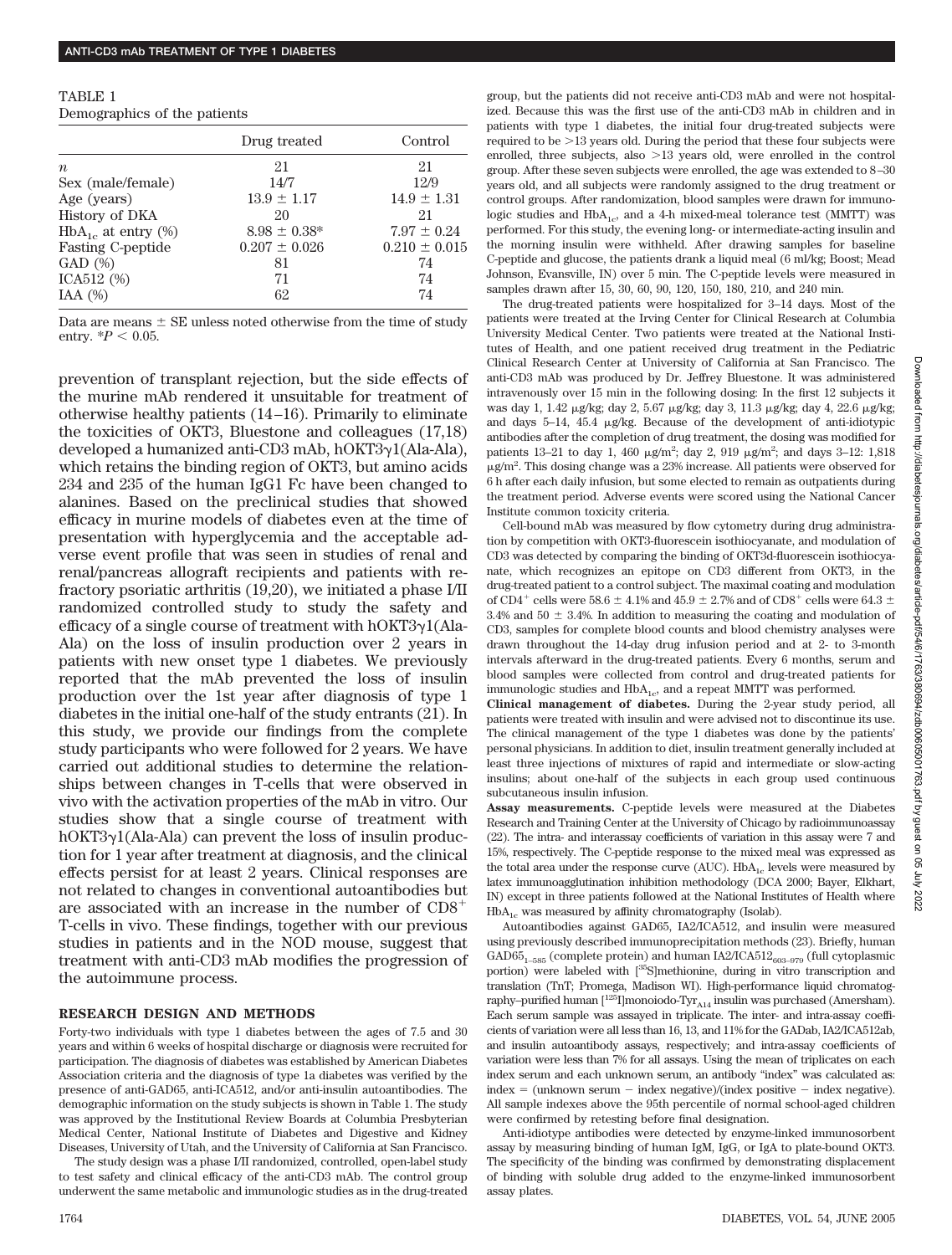**Data analysis.** An increase or decrease in the response was designated if the change in the response was greater or less than 7.5% (one-half of the interassay coefficient of variation of the C-peptide assay) of the response at study entry. A  $\chi^2$  analysis was performed to test the effect of drug treatment on responses to MMTT. The effect of drug treatment on the AUC of the C-peptide response to a MMTT,  $HbA_{1c}$  levels, and insulin dosage was evaluated by a mixed-effects ANCOVA model, using the baseline value as a covariate. The changes in CD4-to-CD8 T-cell ratios were evaluated with a similar approach. A Student's *t* test was used to compare variables between drug-treated and control subjects. The statistical analyses were done using StatView (SAS, Cary, NC) and STATA (College Station, TX). A  $P < 0.05$  was considered to be of statistical significance.

## **RESULTS**

**Recruitment and treatment of patients with newonset type 1 diabetes with hOKT31(Ala-Ala).** Fortytwo patients with new-onset type 1 diabetes were randomly assigned to a drug treatment or control group. The demographic information of the two groups is shown in Table 1. One of the subjects in the control group was lost to follow-up after 6 months, and one of the subjects in the control group became pregnant after month 18 of follow-up. All patients in the drug-treated group completed the 24-month study. The groups were similar in terms of age, sex, duration of diabetes, frequency of diabetic ketoacidosis, and fasting C-peptide levels. However, the  $HbA_{1c}$ levels were significantly higher in the drug-treated group at the time of study entry  $(P < 0.05)$ .

Patients randomly assigned to drug treatment received either a 12-day  $(n = 9)$  or 14-day  $(n = 12)$  course of hOKT3γ1(Ala-Ala), which included 2 or 4 days of incremental dose escalation to 10 days of a "full dose" of drug. The most frequent adverse events included fever (36.4%)  $(T_{\text{max}} = 39.9^{\circ} \text{C})$ , headache (72.7%), myalgia (22.7%), or arthralgia (13.6%), all of which generally occurred with the first full dose of the drug on the 3rd or 5th day of drug administration. Other less frequent adverse events included nausea, diarrhea, or vomiting; rigors; or fatigue. These symptoms were generally mild and controlled with nonsteroidal anti-inflammatory drugs, acetaminophen, and/or antihistamine and resolved after the initial full doses of the drug. These cytokine release syndrome-like symptoms and signs are consistent with the finding of cytokine release after drug administration that has been reported previously (24). In 90.9% of drug-treated subjects, a rash developed, generally after the 5th dose of drug. The rash had an urticarial appearance and often involved the hands, but the distribution and appearance were variable between individual patients. The rash lasted for up to 3 weeks after the final dose of drug and was occasionally pruritic. A single patient developed grade 3 thrombocytopenia that led to withholding of drug. The platelet count recovered to baseline levels within 5 days.

The drug treatment caused a decrease in the number of circulating lymphocytes (Fig. 1). The nadir in lymphocyte count generally occurred after the first full dose of drug, but the number of circulating cells increased thereafter despite continued administration of the drug. By 2 weeks after the final dose of drug, the average absolute lymphocyte count had reached 80% of the baseline levels in 81% of the drug-treated individuals. The patient who developed grade 3 thrombocytopenia did not receive the full course of drug treatment, but her data are included in the intention-to-treat statistical analyses. Anti-idiotype anti-



**FIG. 1. Absolute lymphocyte counts in patients with type 1 diabetes treated with hOKT31(Ala-Ala). Twelve and nine patients received a 14-day (***A***) or 12-day (***B***) treatment protocol as described. The absolute** lymphocyte counts in the peripheral blood are shown (means  $\pm$  SE) **expressed as a percentage of the absolute lymphocyte count before treatment.**

bodies were detected in 50% of the subjects at 6 months and in 43% of the subjects at 12 months. The anti-idiotype antibodies were not detectable at dilutions of serum greater than 1:1,000.

The patients were followed for 2 years and were seen by their physicians and/or the study investigators at  $\sim$ 3- to 6-month intervals. We observed no long-term side effects that we could relate to drug treatment. None of the patients developed an unusual infectious illness, and no changes in the number or types of circulating lymphocytes were detected.

**Effects of drug treatment on C-peptide responses.** The subjects in both groups returned for a 4-h MMTT every 6 months. Patients in the drug treatment group displayed significantly higher C-peptide response to the MMTT. One year after enrollment, 15 of 21 drug-treated but only 4 of 19 control subjects maintained the same or an increased C-peptide response to a MMTT (Table 2,  $P < 0.01$ ). After 1 year, the average C-peptide response to the MMTT was  $97.1 \pm 9.6\%$  of the response at study entry in the drug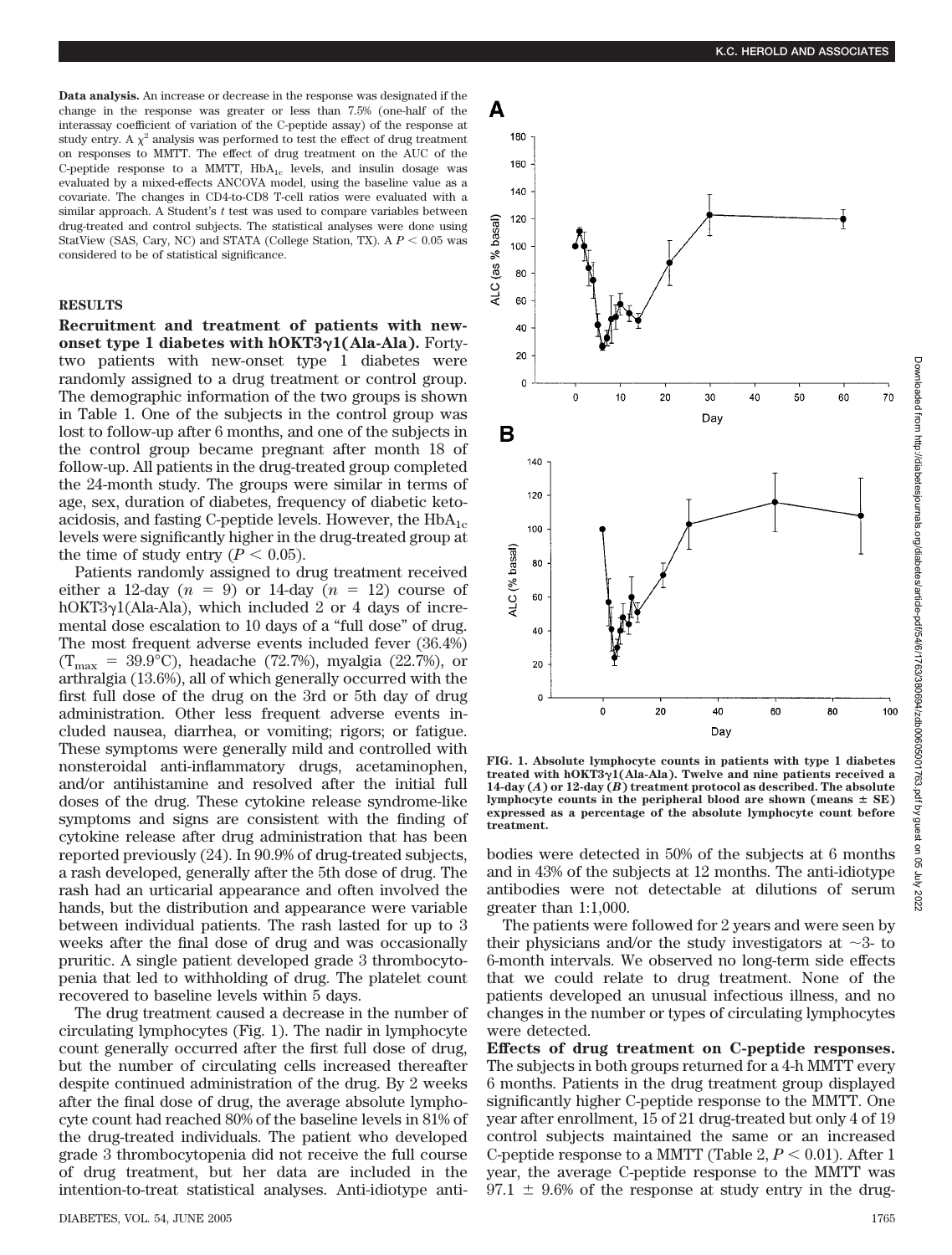TABLE 2 Changes in the C-peptide responses during a MMTT at 6 and 12 months

|         | $6$ months <sup>*</sup><br>Nο |  | $12$ months <sup>*</sup><br>Nο                    |  |  |    |
|---------|-------------------------------|--|---------------------------------------------------|--|--|----|
|         |                               |  |                                                   |  |  |    |
|         |                               |  | Increase change Decrease Increase change Decrease |  |  |    |
| Drug    |                               |  |                                                   |  |  |    |
| Control |                               |  | 15                                                |  |  | 15 |

Data are *n*. The response was designated as unchanged if it was within 15% of the response at study entry.  $*P < 0.01$ .

treated group, whereas it was  $53.1 \pm 7.6\%$  of the response at entry in the control subjects  $(P = 0.001)$ . Interestingly, after 6 months, the average MMTT response was 106  $\pm$ 8.6% of the response at study entry, suggesting improvement soon after drug treatment, which was seen in only 4 of 19 control subjects. At 12 months, 7 of 21 treated subjects had an increase in C-peptide responses that averaged  $39 \pm 12.4\%$  and ranged between 10 and 100% above the AUC at study entry.

The clinical effects of drug treatment persisted even 2 years after study entry (Fig. 2). Using a mixed-effects ANCOVA model incorporating all of the data over the 2-year study period, a significant treatment effect was found  $(P = 0.002)$ . The average AUC was significantly greater in the drug-treated group after 12, 18, and even at 24 months  $(P < 0.02$  at 12, 18, and 24 months). The Diabetes Control and Complications Trial had suggested that a stimulated C-peptide of  $\geq 0.2$  pmol/ml was associated with improved metabolic control in patients with type 1 diabetes (25). The frequency of patients that met this threshold was significantly greater in the group receiving drug treatment (67%) than in the control subjects (26%) at



Number of subjects with stimulated C-peptide responses of  $> 0.2$ at 2 years after study entry

|          | $>0.2$ pmol/ml | $< 0.2$ pmol/ml |
|----------|----------------|-----------------|
| $Drug^*$ | 14             |                 |
| Control  | 5              | 14              |
|          |                |                 |

 $*P = 0.014$ .

24 months (Table 3,  $P = 0.01$ ). The greatest effect of drug treatment occurred in the first 6 months after drug treatment. A mixed-effects ANCOVA model did not show a statistical difference in the slopes of the change in the AUC after the initial improvement.

**Improvement in clinical metabolic parameters with drug treatment.** The  $HbA_{1c}$  levels were significantly improved in the drug-treated group over the 2-year study period ( $P = 0.004$ ) (Fig. 3). The average HbA<sub>1c</sub> remained under 7% out to 18 months in the drug-treated group, and the mean values were significantly lower than those for the control subjects at months 6 and 18. The improvement in the  $HbA_{1c}$  levels was not due to the increased use of insulin in the drug-treated group because the drug treatment group actually used significantly lower doses of insulin despite the improved glycemic control (Fig. 4)  $(P =$ 0.001). The insulin dosage was significantly lower in the drug-treated group at months 6–24.

The approach to management of diabetes such as the use of insulin pumps and multiple injections of insulin was similar in the two groups. However, the C-peptide AUC was significantly correlated with the A1c response at each of the time points, suggesting that the improved  $HbA_{1c}$  was associated with improved insulin responses (6 months:  $r = -0.518$ ,  $P = 0.002$ ; 12 months:  $r = -0.53$ ,  $P = 0.003$ ; 18



**FIG. 2. C-peptide responses to a MMTT in the control and drug-treated groups. The total AUC of the C-peptide during a 4-h MMTT is shown for the drug-treated and control groups**  $(means \pm SE)$ . **i**, drug treated; **Z**, control. **\*\****P* **< 0.02.**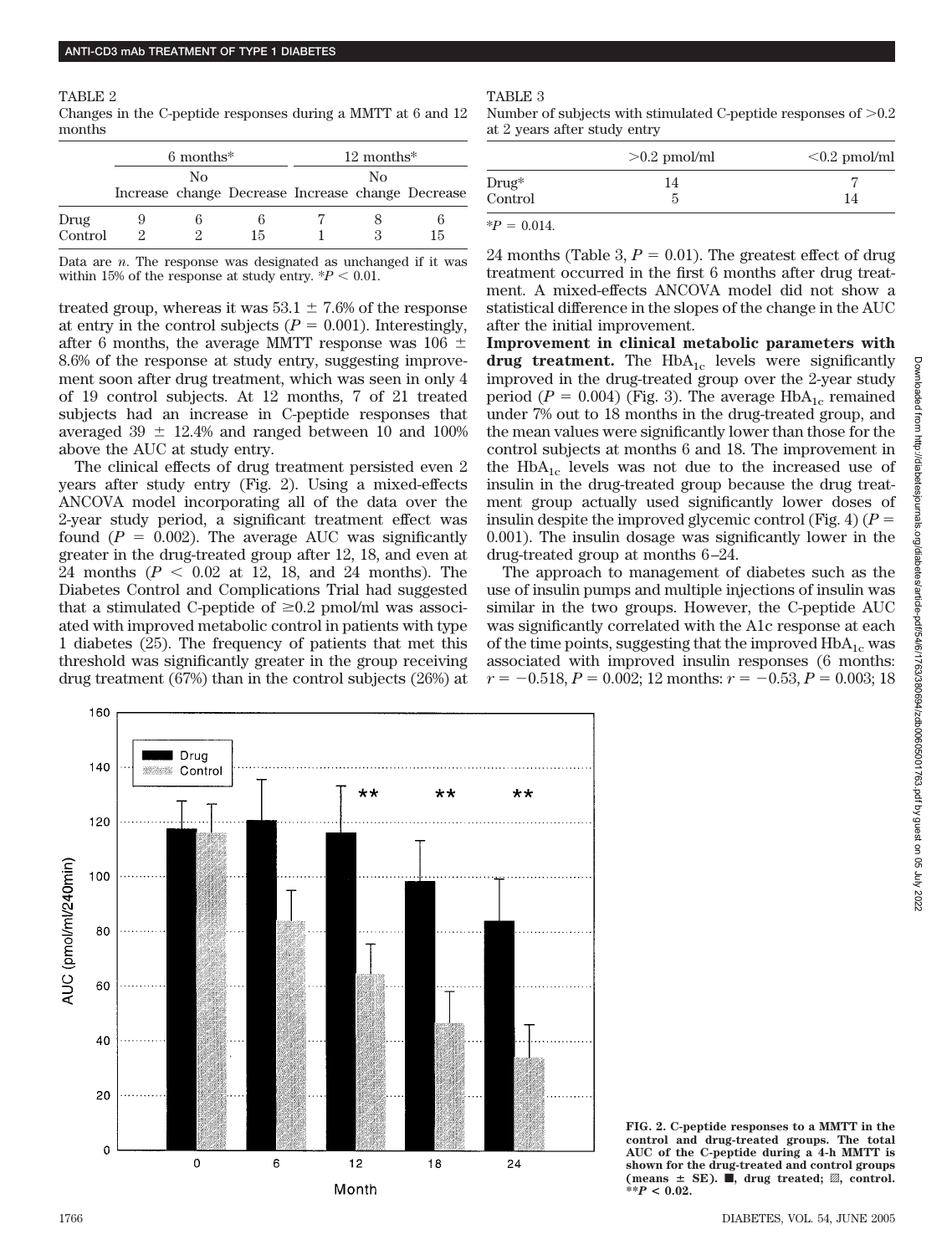

FIG. 3. HbA<sub>1c</sub> levels in the control and drug-treated groups. The  $m$  means  $\pm$  SE for each group is shown.  $\circ$ , control;  $\bullet$ , drug treated. \**P* < **0.05, \*\*\****P* **< 0.01.**

months  $r = -0.50$ ,  $P = 0.001$ ; 24 months  $r = -0.59$ ,  $P <$ 0.001; Fig. 5). Thus, these data suggest that the improved  $HbA_{1c}$  was associated with an improvement in the AUC of the C-peptide responses in the MMTTs.

**Predictors of clinical response to treatment.** The fasting C-peptide levels at study entry were similar in the patients who did and did not respond to drug treatment. In those that did respond, defined as maintained or increased C-peptide response to the MMTT, the fasting C-peptide at study entry was  $0.213 \pm 0.032$  pmol/ml, and in those who did not, it was  $0.192 \pm 0.047$  pmol/ml ( $P = 0.7$ ). Likewise, the difference in the ages of the responders (14.8  $\pm$  1.53 years) and nonresponders  $(11.7 \pm 1.20 \text{ years})$  was not statistically significant  $(P = 0.24)$ .

All of the subjects were positive for at least one autoantibody at the time of study entry. We measured the index of anti-GAD65, anti-ICA512, and insulin antibodies every 6 months to determine whether mAb treatment affected the levels of the autoantibodies or their isotypes. There was little change in the index of anti-GAD65 and anti-ICA512



**FIG. 4. Insulin use in the control and drug-treated groups. The mean**  $\pm$ **SE** of the daily insulin dosage (units/kilogram) is shown.  $\bigcirc$ , control;  $\bullet$ , **drug treated. There was a significant effect of drug treatment on reduction in insulin usage. \****P* **< 0.05, \*\****P* **< 0.02, \*\*\****P* **< 0.01.**

antibodies or on the isotypes of these autoantibodies (not shown) over the 2-year study period in either of the two groups. In the study subjects overall, the insulin antibody indexes increased from an average of 0.754  $\pm$  0.213 to 2.44  $\pm$ 0.604 after 24 months  $(P < 0.01)$ , but the differences between the drug-treated and control groups were not statistically significant. The insulin autoantibody index was significantly lower in the drug-treated responders compared with the drug-treated nonresponders at 12 months  $(P = 0.01)$ , but these differences were not persistent.

The clinical responses at 1 year could be predicted by the changes in the absolute number of  $CD4^+$  and  $CD8^+$ T-cells after drug therapy (Fig. 6). The mAb induced a transient reduction in the number of circulating T-cells with the start of drug therapy, but a recovery of the cell number occurred even while the drug was administered. However, at the time that the T-cells recovered, at months 1 and 3, there was an increase in the relative number of  $CD8<sup>+</sup>$  T-cells compared with the baseline values in the clinical responders, which accounted for a decrease in the ratio of CD4 to CD8 T-cells in the clinical responders compared with the nonresponders  $(P = 0.011)$ . The number of  $CD8<sup>+</sup>$  cells in the drug-treated responders increased by  $294 \times 10^9$ /l ( $P = 0.01$  compared with baseline), whereas in the nonresponders, the number of  $CD8<sup>+</sup>$  cells changed insignificantly compared with the baseline number of cells  $(17 \times 10^9)$ ,  $P = 0.63$ ). The number of CD4<sup>+</sup> T-cells was not significantly different in the responders or the nonresponders on day 90 compared with study entry.

#### **DISCUSSION**

We have found that C-peptide responses to a mixed meal are significantly preserved for at least 2 years in patients with recent-onset type 1 diabetes who receive a single 12 or 14-day course of anti-CD3 mAb  $h$ OKT3 $\gamma$ 1(Ala-Ala) treatment in a randomized controlled trial. Our study design did not involve placebo treatment of the control group because of difficulties in masking the treatment and the risk/benefit of placebo treatment in children. The effects of the mAb treatment are most dramatic for the 1st year after treatment when the C-peptide response is essentially unchanged compared with that found at diagnosis; but up to 2 years after diagnosis there is a significant improvement in C-peptide responses in patients treated with anti-CD3 mAb compared with control subjects. After 2 years, a greater proportion of the drug-treated patients retained clinically important insulin production compared with the untreated control subjects. Unlike other previously tested approaches to immune therapy of type 1 diabetes, the present results were achieved without continuous immunosuppressive medication, and there was no apparent long-term toxicity from the drug treatment.

The ability to make insulin is an important determinant of metabolic control in diabetes, and therefore interventions that lead to retention of insulin secretory capacity would be expected to improve glucose control. Consistent with this understanding, the improvement in the C-peptide responses was accompanied by an improvement in glucose control reflected by  $HbA_{1c}$  level. Moreover, this was accomplished with reduced requirements for exogenous insulin despite similar usage of delivery systems including multiple daily doses and insulin pumps in the two groups.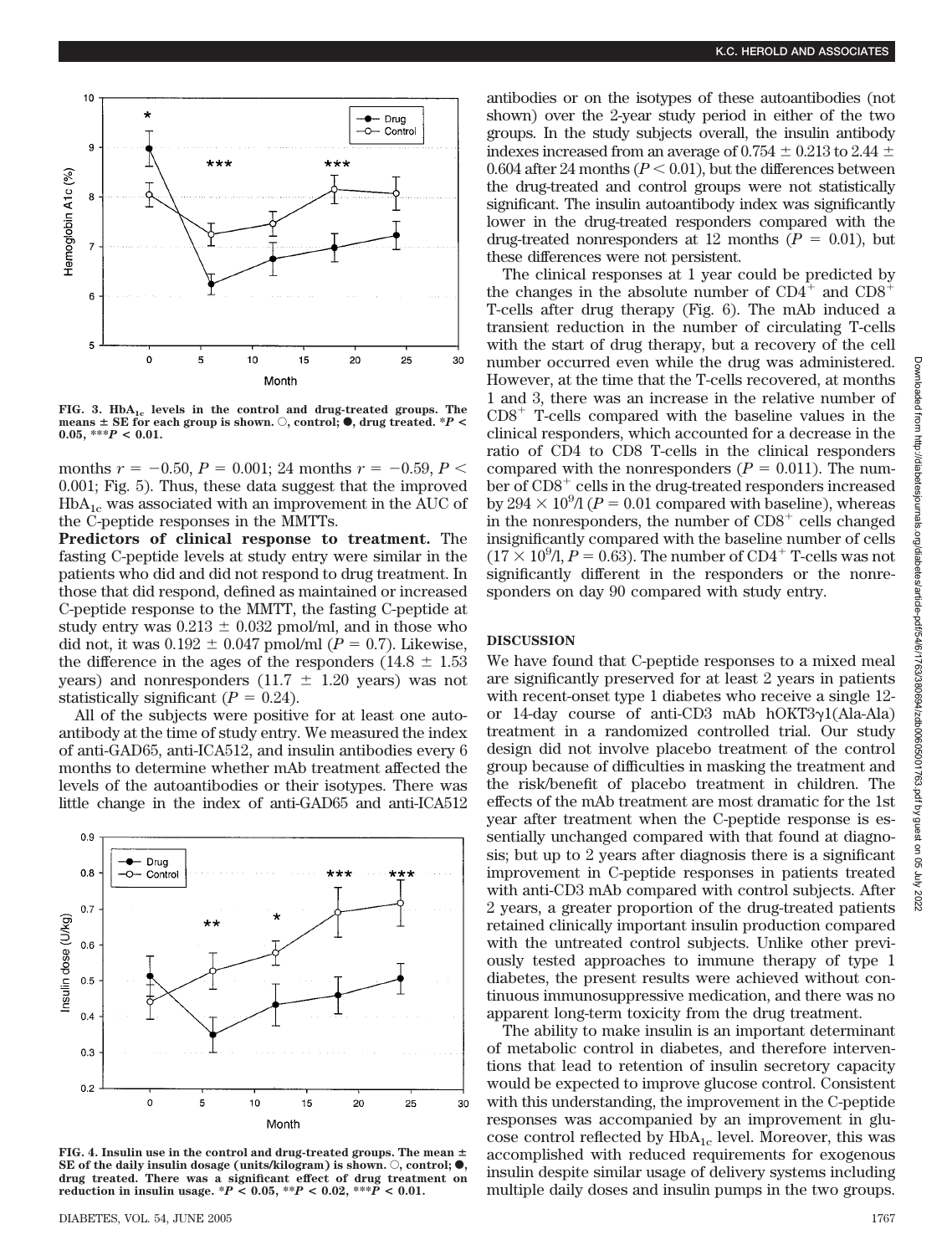

**FIG. 5. Relationship between the C-peptide response (AUC) to a MMTT and HbA1c. The values from each subject at 6 (***A***) and 12 (***B***) months are** shown. There was an inverse relationship between the C-peptide response and the  $HbA_{1c}$  levels at each time point: 6 months,  $r = -0.52, P < 0.001;$ **12 months,**  $r = -0.52, P < 0.001$ .  $\circ$ , control;  $\bullet$ , drug treated.

In the Diabetes Control and Complications Trial, improved glucose control was shown to mitigate the decline in Cpeptide responses in patients with type 1 diabetes who were receiving intensive metabolic control (25). Because of this effect of glucose control per se on C-peptide responses, we reanalyzed our data using the  $HbA_{1c}$  as a covariate and found that there still was a statistically significant effect of drug treatment on the C-peptide responses  $(P < 0.05; \text{not shown})$ . However, because insulin production, glucose control, and insulin usage are interrelated, we cannot precisely identify the contributions of metabolic control, different handling of insulin therapy because of the knowledge of treatment assignment to the effects on these parameters and the C-peptide responses that were seen in the drug treatment group (26). Nonetheless, our findings are consistent with the notion that increased insulin production may account for less dependence on exogenous insulin and improved metabolic control.

One year after study entry, 33% (7 of 21) of the drugtreated but only 5% (1 of 19) of the control subjects showed an increased C-peptide response to the mixed meal compared with the initial response  $(P < 0.05)$ . A number of possible explanations can account for this finding including the effects of improved glycemic control, eliminating the functional effects of insulitis on insulin secretion, as well as an improvement in  $\beta$ -cell mass. However, we do not have a means of measuring  $\beta$ -cell mass directly and therefore can only rely on C-peptide response, a functional response, as an indirect reflection of  $\beta$ -cell mass. Studies with dynamic testing of islet function may help to resolve the basis for the changes in C-peptide responses in the future.

Similar to our previously reported findings, we could identify patients who showed a clinical response to the mAb by a relative increase in the number of circulating  $CD8<sup>+</sup>$  T-cells after mAb treatment, instead of more conventional measures such as titers or isotypes of autoantibodies or even the fasting C-peptide at study entry. The number of subjects we studied in each group was small—a difference in autoantibody responses, particularly to insulin,



**FIG. 6. CD4-to-CD8 T-cell ratios in clinical responders and nonresponders to drug treatment. Patients who received anti-CD3 mAb were classified as clinical responders or nonresponders based on the changes in the C-peptide response to a MMTT at 12 months compared with the response at study entry. The ratios of the number of CD4 to CD8 T-cells were calculated from measurements before treatment and at 30 and 90 days after drug administration. Clinical responders showed a reduction in the CD4-to-CD8 T-cell ratio (** $P < 0.02$ **).**  $\odot$ **nonresponder**  $(n = 6)$ ;  $\bullet$ , responder  $(n = 15)$ . \**P* < 0.05.